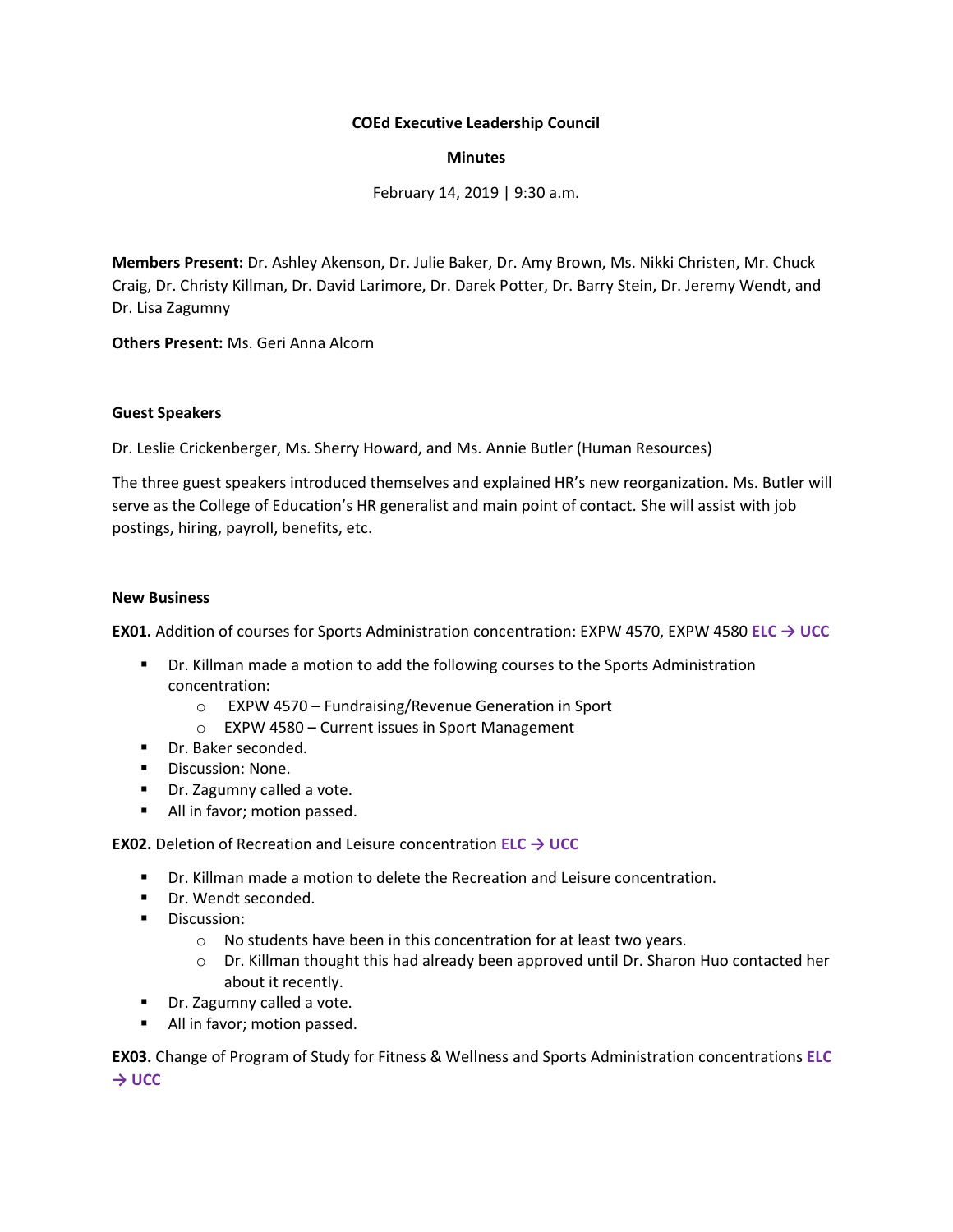Dr. Killman made a motion to accept the following:

# o **Fitness and Wellness concentration**

- Additions:
	- EXPW 2200 Leadership Development in Exercise Science and Sport
	- EXPW 3300 Professional Preparation
	- EXPW 4760 Functional Movement
	- Deletions:
		- EXPW 4210 Gerontology
- Changes:
	- Allow BIOL 1010 Introduction to Biology **OR** BIOL 1113 General Biology
	- Allow BIOL 1020 Diversity of Life **OR** BIOL 1123 General Biology II
	- Allow **any** Gen. Ed. Math (3 hrs.)
	- Allow ENGL 2130 Topics in American Literature; ENGL 2235 Topics in British Literature; **OR** English 2330 – Topics in World Literature
- o **Sports Administration concentration**
	- Additions:
		- EXPW 2200 Leadership Development in Exercise Science and Sport
		- EXPW 3300 Professional Preparation
		- EXPW 4570 Fundraising and Revenue Generation in Sport
		- EXPW 4580 Current Issues in Sport Management
	- Deletions:
		- EXPW 4420 Kinesiology
		- EXPW 4440 Physiology of Exercise
		- BIOL 2350 Introductory Anatomy and Physiology
	- Changes:
		- Allow BIOL 1010 Introduction to Biology **OR** BIOL 1113 General Biology
		- Allow BIOL 1020 Diversity of Life **OR** BIOL 1123 General Biology II
		- Change EXPW 4810 Field Experience from Credit 1-4 to Credit 3
- Dr. Wendt seconded.
- **■** Discussion:
	- o Grammatical changes were suggested by Dr. Akenson and accepted.
- Dr. Zagumny called a vote.
- All in favor; motion passed.

# **Other Such Matters**

Course Scheduling

- Still working on 2020-2021 schedule
- Department chairs should submit room schedules asap (used to accommodate classes being displaced by Bruner Hall renovation)

Report Card

- Report card will be made public February 15, 2019
- Score of 3 this year (range  $= 1-4$ ; score of 2 last year)